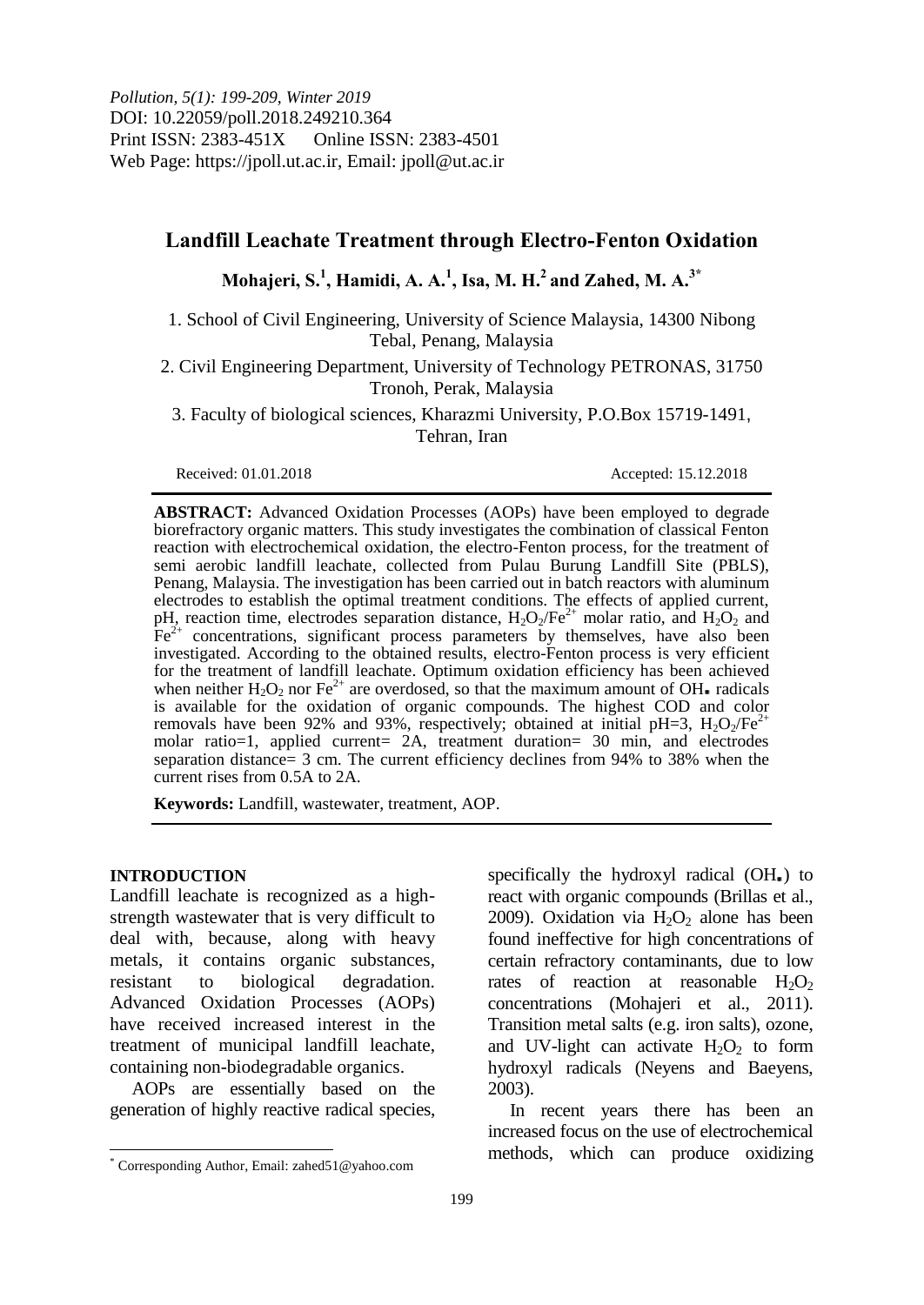agents by different ways (Montanaro and Petrucci, 2009; Panizza et al., 2010). Anglada et al. (2009) and Panizza et al. (2010) employed electrochemical method to decompose refractory organic and inorganic components in the leachate. Both studies found efficient removal of chemical oxygen demand (COD) in leachate.

The Fenton process has attracted great interest in terms of its high capacity to generate hydroxyl radicals through decomposition of  $H_2O_2$  by Fe<sup>2+</sup> in acidic conditions (De Morais and Zamora, 2005, Brillas et al., 2009; Li et al., 2010). The efficiency of this process can be enhanced by coupling with electricity (electro-Fenton), the basis of this paper. Electro-Fenton process includes the combined advantages of electrochemical and Fenton treatment methods, each a powerful treatment choice. Under electricallyassisted Fenton reaction, more OH radicals are produced and the oxidation of organics to  $CO<sub>2</sub>$  can be enhanced in the same period (Liu et al., 2007a).

During Fenton reaction, hydrogen peroxide is catalyzed with ferrous ions to produce hydroxyl radicals. In acidic medium, the oxidizing power of  $H_2O_2$  can be strongly enhanced, using electro-Fenton method, where a small quantity of  $Fe<sup>2+</sup>$  is added as catalyst to the contaminated solution to generate OH<sub>n</sub> and  $Fe^{3+}$  from Fenton's reaction.

The use of Fenton's reagent as an oxidant for wastewater treatment is attractive due to the facts that (1) iron is a highly abundant and non-toxic element, and (2) hydrogen peroxide is an environmentally-benign oxidant, easy to handle (Zazo et al., 2005).

Electro-Fenton can proceed by the following chain reactions (Guinea et al., 2008; Lee and Shoda, 2008; Liu et al., 2007b; Mohajeri et al., 2010a, Zhou et al., 2017; Ding et al., 2018):

$$
\text{Fe}^{2+} + \text{H}_2\text{O}_2 \longrightarrow \text{Fe}^{3+} + \text{OH}^- + \text{OH} \tag{1}
$$

Hydroxyl radicals are also generated at the surface of a high-oxygen overvoltage anode from water oxidation:

$$
H_2O \to OH_{\bullet} + H^+ + e^-
$$
 (2)

Equation (1) is propagated from ferrous ion regeneration mainly through reduction of the produced ferric species with hydrogen peroxide:

$$
H_2O_2 + Fe^{3+} \to Fe^{2+} + HO_2 + H^+ \tag{3}
$$

Also the produced ferric ion from Equation (1) can be reduced to ferrous ion via electrochemical regeneration of  $Fe<sup>2+</sup>$ ions on the cathode surface:

$$
\text{Fe}^{3+} + \text{e}^- \rightarrow \text{Fe}^{2+} \tag{4}
$$

In addition, ferrous ions can also be rapidly destroyed by hydroxyl radicals:

$$
\text{Fe}^{2+} + \text{OH} \rightarrow \text{Fe}^{3+} + \text{OH}^- \tag{5}
$$

The produced hydroxyl radicals would degrade organic matter in wastewaters:

$$
RH + OH_{\bullet} \to H_2O + R_{\bullet}
$$
 (6)

The main objective of this investigation is to explore the feasibility of using electro-Fenton oxidation for the treatment of a mature landfill leachate. The effect of important process parameters, namely, reaction time, pH, electrodes separation distance, applied current, dosages of Fenton's reagent  $(H_2O_2$  and  $Fe^{2+}$ ), and  $H_2O_2/Fe^{2+}$  molar ratio on the efficiency of COD and color removal from landfill leachate was determined. Furthermore, current efficiency and energy consumption were also calculated.

## **MATERIAL AND METHODS**

Stabilized landfill leachate samples were collected from the Pulau Burung Landfill Site (PBLS) in Nibong Tebal, Penang, Malaysia. Table 1 shows the leachate characteristics. Collected samples were immediately moved to a cool room and stored at 4ºC.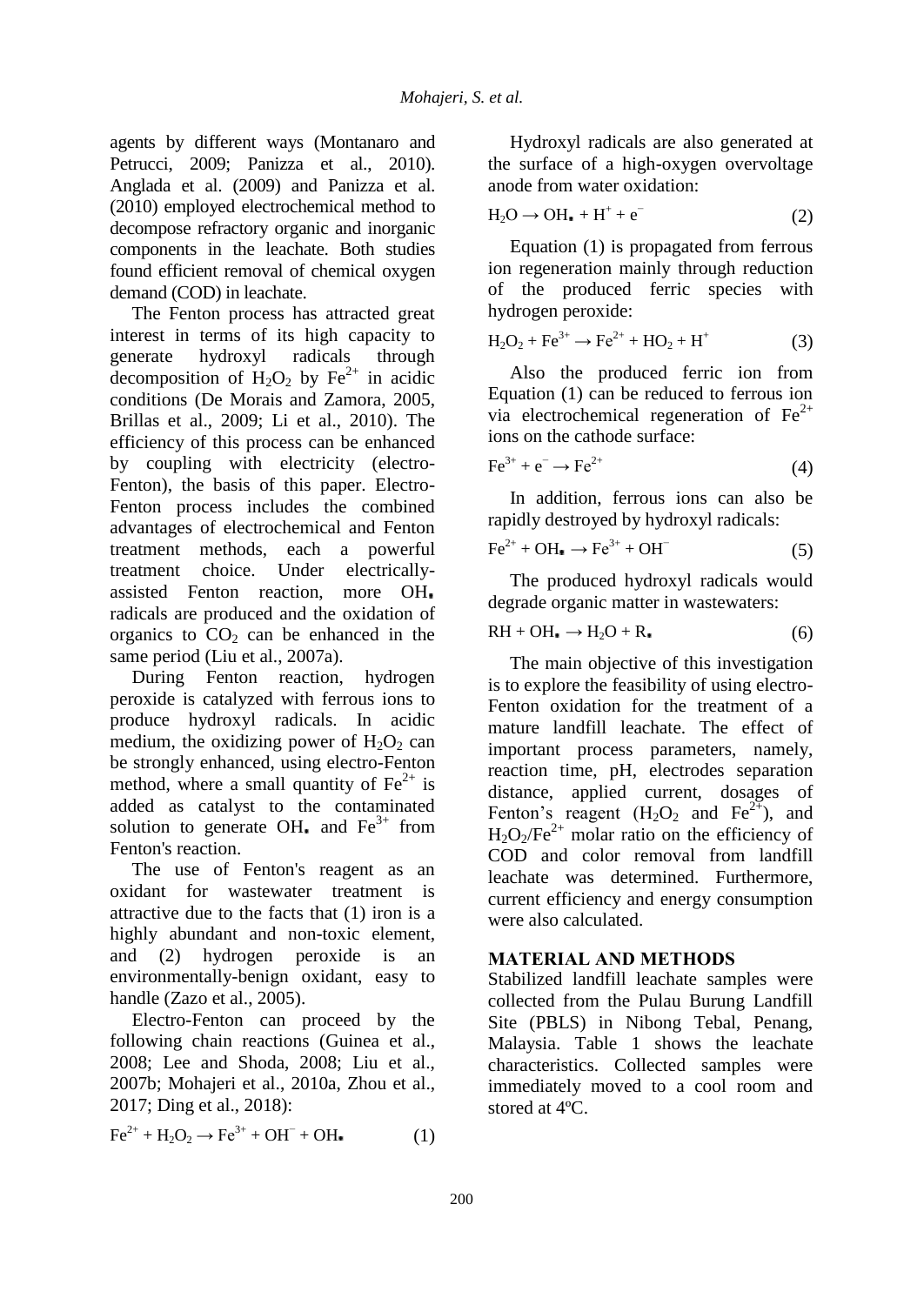| <b>Parameters</b>     | Range         | Average | StD.* |
|-----------------------|---------------|---------|-------|
| pH                    | $8.3 - 8.8$   | 8.5     | 0.19  |
| $COD$ (mg/L)          | 2380-2480     | 2450    | 40.62 |
| BOD <sub>5</sub>      | 210-270       | 230     | 14.33 |
| BOD <sub>5</sub> /COD | $0.09 - 0.11$ | 0.10    | 0.01  |
| Color (PtCo.)         | 3020-3150     | 3100    | 48.48 |
| Turbidity (FAU)       | 220-255       | 240     | 13.69 |
| $TSS$ (mg/L)          | 120-135       | 130     | 6.12  |
| Temperature (°C)      | 27-29         | 28      | 0.84  |

**Table 1. Characteristics of leachate, collected from PBLS**

 $*StD. = Standard Deviation$ 

The characteristics of landfill leachate can vary from time to time, due to environmental conditions (i.e., waste composition, soil properties, age of the waste, seasonal weather variations, etc.) as well as landfill chemical/biological activities. The PBLS leachate characteristics indicated that most of the contaminant levels were relatively high, capable of negatively affecting the environment. As can be seen in Table 1, the high COD (2380–2480 mg/L) and low BOD concentrations (210–270 mg/L) resulted in a very low BOD5/COD average ratio of about 0.10, which implies that this leachate is highly stabilized and not amenable to biological treatment. It also showed that the color intensity was very high at 3020-3150  $Pt$ -Co.

Experiments on electro-Fenton oxidation of landfill leachate were conducted at laboratory scale in batch system. A direct current (DC) power supply (DAZHENG, PS-305D, 30V, 3A) was employed to provide the desired current. A pair of anodic and cathodic aluminum electrodes, 3 cm by 5 cm in size (active electrode area dipped in leachate) was used. For each run, 500 ml of leachate was placed in an electrolytic cell and desired amounts of iron  $(Fe<sup>2+</sup>)$  and hydrogen peroxide  $(H_2O_2)$  were added before the electrical current was turned on. All tests were conducted at room temperature  $(28\pm2\degree C)$  and atmospheric pressure. Initial leachate pH was adjusted to the desired values with concentrated sulfuric acid or sodium hydroxide before adding Fenton reagents. The leachate was stirred with a

magnetic stirrer throughout the reaction duration. Thereafter, the samples were allowed to stand for 30 min (to allow solids sedimentation) and the supernatant was then taken for water quality measurements.

Reagent grade sulfuric acid and sodium hydroxide (Merck, Darmstadt, Germany) were used for pH adjustments. For each run, pre-decided amounts of ferrous sulfate heptahydrate ( $FeSO<sub>4</sub>$ .7H<sub>2</sub>O) and hydrogen peroxide 31% (Merck, Darmstadt, Germany) were used to trigger the electro-Fenton reactions. A HACH DR2010 spectrophotometer was employed to determine COD and color (at 465 nm wavelength) and a METTLER-TOLEDO to measure the pH. Prior to these measurements, the pH meter was calibrated with standard buffers ( $pH = 4.0$ , 7.0, and 10.0) at room temperature (30°C). Sampling, sample custody, and chemical analysis took place in accordance with the Standard Methods for Examination of Water and Wastewater (APHA, 2017), followed by Quality Assurance/Quality Control (QA/QC), by means of the same procedure. All samples were in triplicate or more. Laboratory and instrument blanks were tested. Relative standard deviation (RSD) was 2.33 (N=7.) A Certified Reference Material (CRM) was used (Sigma-Aldrich, St. Louis, Mo.). The CRM was produced and certified in accordance with ISO Guide 34:2009 and ISO/IEC 17025:2005. Figure 1 illustrates the flowcharts of the experiments.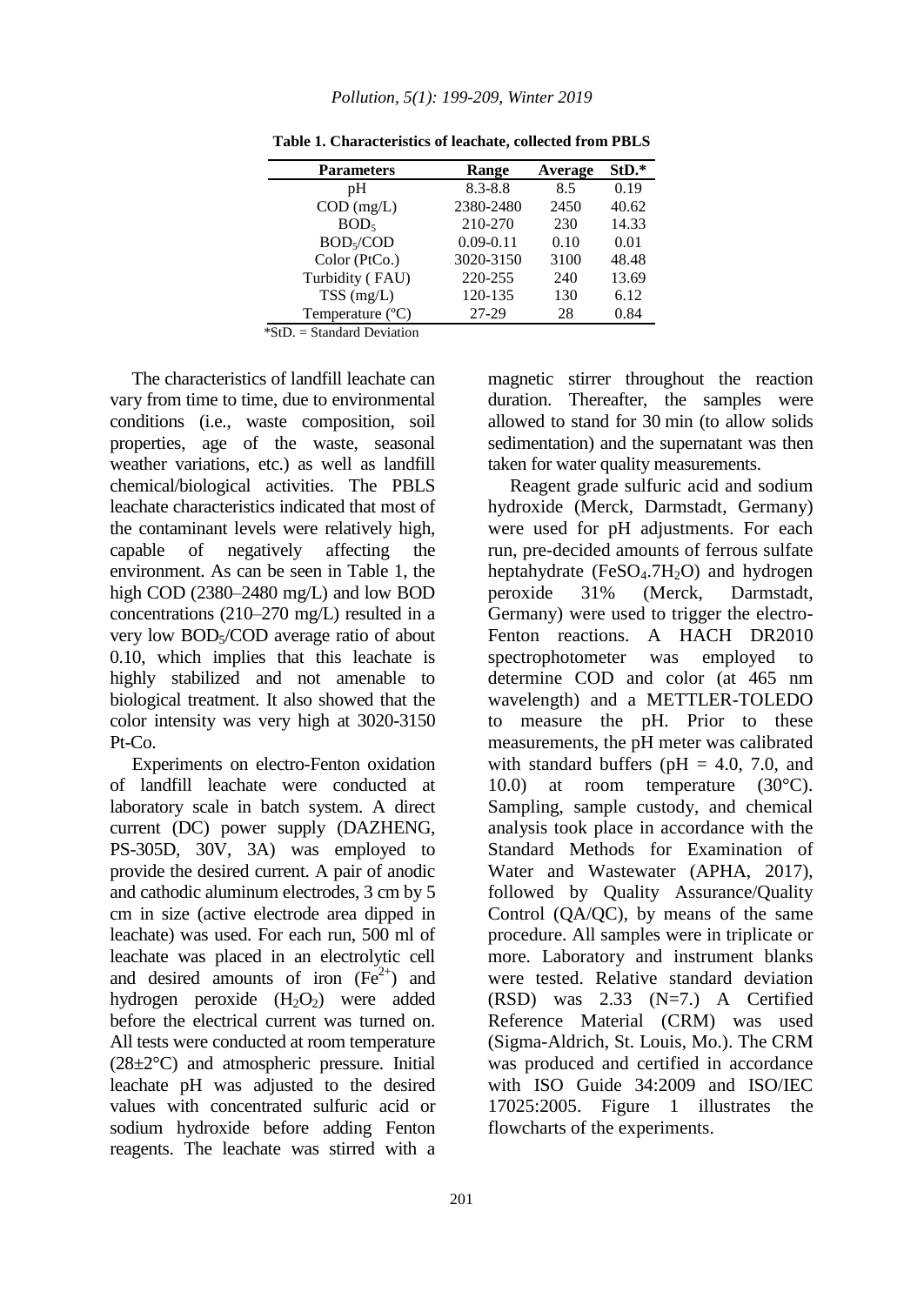

**Fig. 1. Flowchart of the experiments**

### **RESULTS AND DISCUSSION**

The impact of Reaction Time (RT) on electro-Fenton process got tested in order to determine the duration, required for contaminant destruction. In this study, the efficacy of electro-Fenton process was evaluated in terms of COD and color removal, with the RT varying between 10 and 120 min. The initial pH,  $H<sub>2</sub>O<sub>2</sub>$  dosage,  $Fe<sup>2+</sup>$  dosage, and applied current were kept constant at 3, 0.01 mol/L, 0.01 mol/L  $(H_2O_2/Fe^{2+} \text{ molar ratio} = 1)$ , and 1 A, respectively. The results (Fig. 2)

demonstrated that organic materials were rapidly degraded by electro-Fenton process. The removal of COD and color reached 76% and 84%, respectively, in 30 min and after that the removal efficiencies did not change considerably. Thus, the optimum reaction time was adopted as 30 min.

The pH is an important parameter in Fenton process, as the solution's pH controls the production of the hydroxyl radical and the concentration of ferrous ions. Acidic conditions have been reported to be preferable for OH<sub>1</sub> generation (Altin, 2008; Swaminathan et al., 2003). Here, several tests were carried out at different pH values within the range of 2-6 with Fig. 3 showing the effect of pH on the degradation and decolorization of leachate.

The highest electro-Fenton activity was obtained at  $pH = 3$ , where the COD and color removal percentages were nearly 76% and 84% in 30 min. When pH increased, the iron ions (especially  $Fe<sup>3+</sup>$ ) precipitated in the form of  $Fe(OH)_3$ . Therefore, the amount of catalyst of Fenton's reaction decreased. Besides, hydrogen peroxide was unstable at high pH rates and might decompose to water and oxygen, losing its oxidation ability (Eren and Acar, 2006; Mohajeri et al., 2010b).

It was also observed that at pH below 3, the degradation efficiency decreased, perhaps due to scavenging of hydroxyl radicals by  $H^+$  ions. At lower pH rates, the formation of  $[Fe(H<sub>2</sub>O)]<sup>2+</sup>$  occurred, which reacted more slowly with hydrogen peroxide and, consequently, produced less amount of reactive hydroxyl radicals, thereby reducing the degradation efficiency (Bautista et al., 2007; Iglesias et al., 2015). All subsequent experiments were performed at an initial pH value of 3.

Fig. 4 shows the effect of separation distance between the electrodes on COD and color removal efficiencies.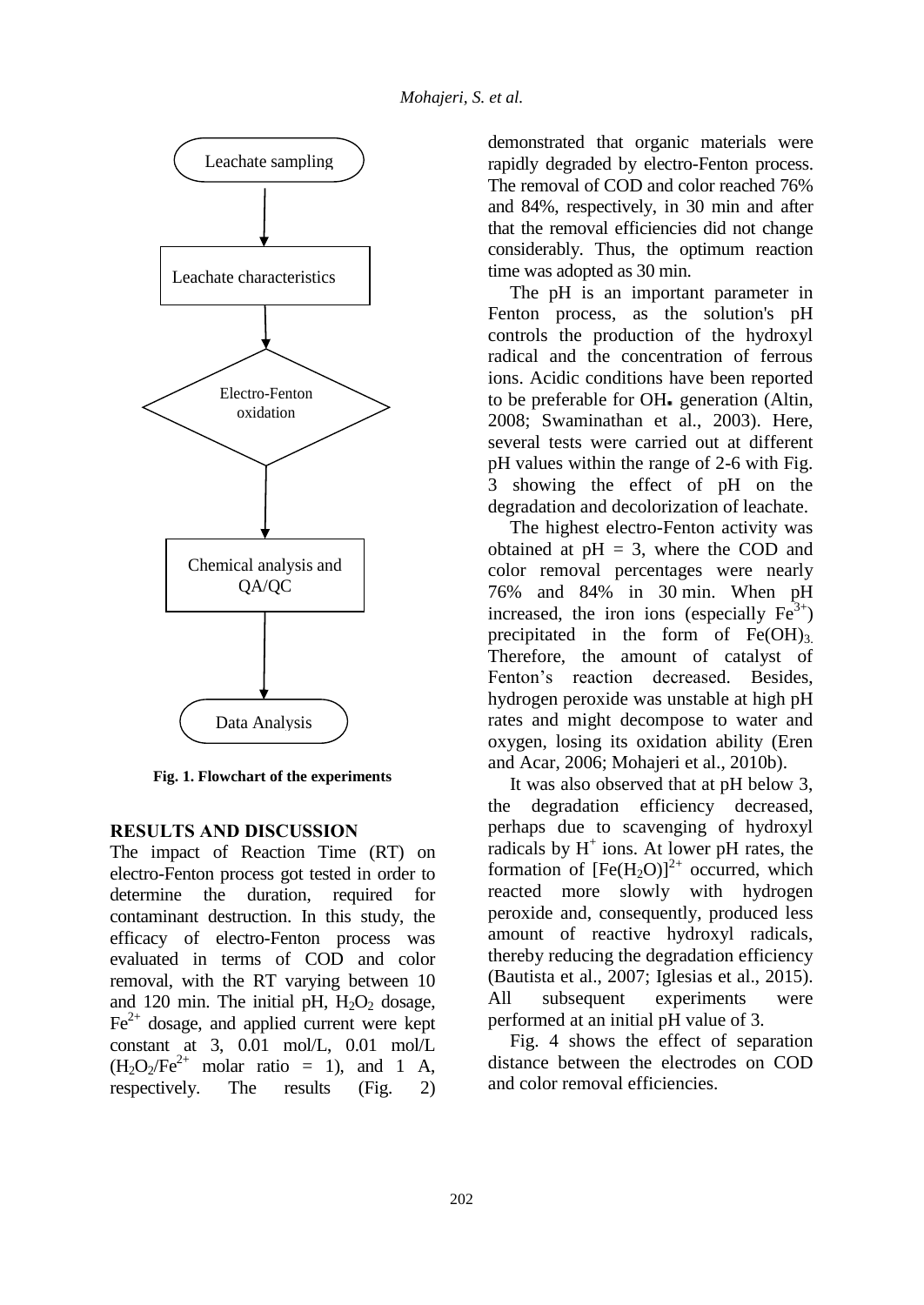

**Fig.** 2. Impact of reaction time (RT) on COD and color removal efficiencies. (H<sub>2</sub>O<sub>2</sub> = 0.01 mol/L, Fe<sup>2+</sup> = **0.01 mol/L,**  $pH = 3$ **, Applied current**  $= 1$  A)



**Fig. 3.** Effect of pH on COD and color removal efficiencies  $(H_2O_2 = 0.01 \text{ mol/L}, F e^{2+} = 0.01 \text{ mol/L},$  applied **current = 1 A, RT = 30 min)**



**Fig.** 4. Effect of distance between the electrodes on COD and color removal efficiencies ( $H_2O_2 = 0.01$ mol/L,  $Fe^{2+} = 0.01$  mol/L, applied current  $= 1$  A,  $RT = 30$  min,  $pH = 3$ )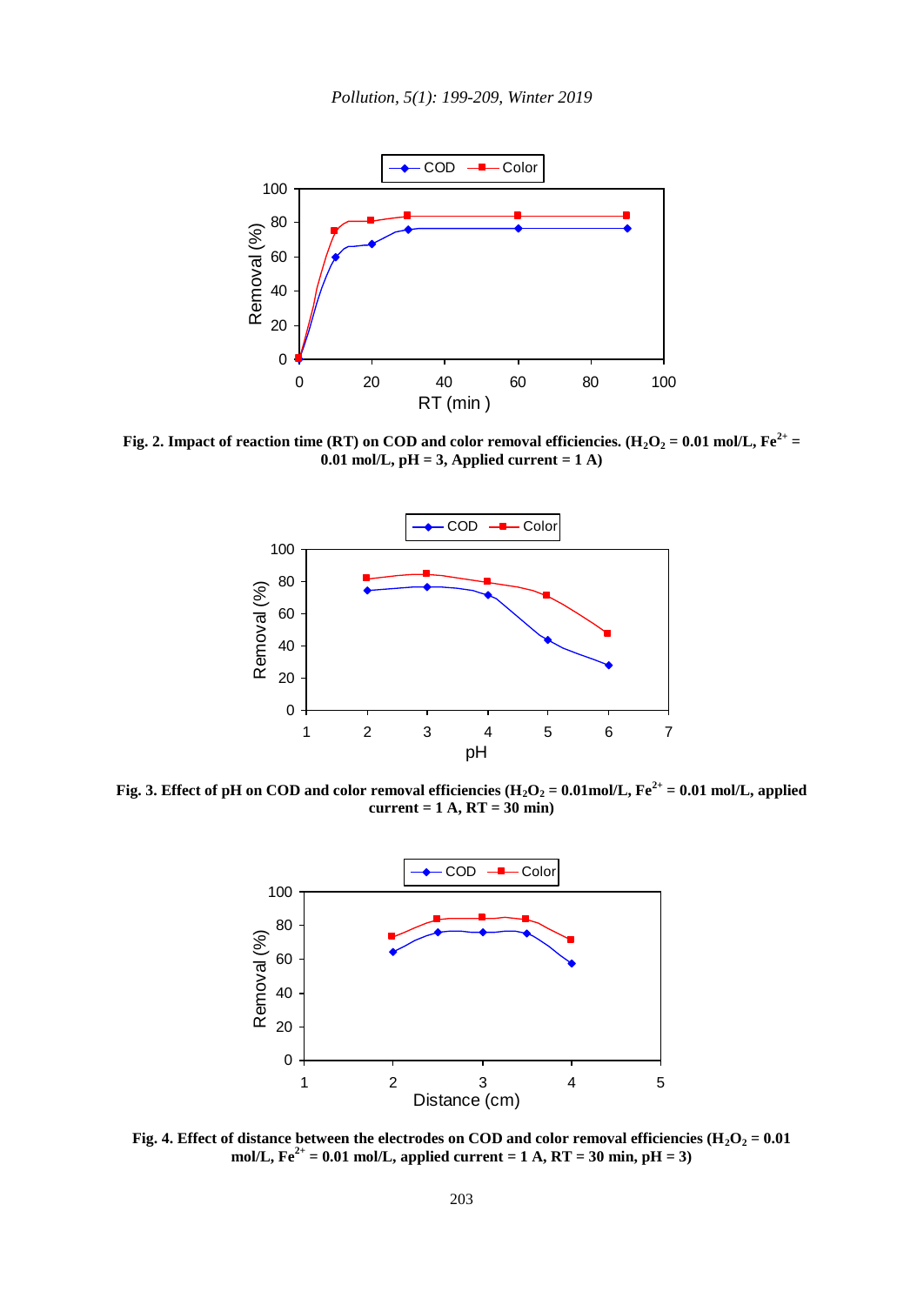*Mohajeri, S. et al.*



**Fig.** 5. Effect of applied current on COD and color removal efficiencies  $(H_2O_2 = 0.01 \text{ mol/L}, Fe^{2+} = 0.01$ **mol/L, pH = 3, RT = 30 min)**

As can be seen, COD and color removal efficiencies were fairly constant at 76% and 84% respectively, when the electrodes separation distance was between 2.5 cm and 3.5 cm. Lower efficiencies of COD and color removal were observed outside this range; the drop being higher at increased pH. A separation distance of 3 cm was thus, adopted as the optimum.

In electro-Fenton process, ferric ions can be reduced to ferrous ions at the cathode in accordance with Equation (4). This would encourage Fenton chain reactions. When the electrodes are placed too far apart, mass transfer of ferric ion to the cathode surface can be limited and result in decreased ferrous ion regeneration. Therefore, hydroxyl radicals could not be produced efficiently from ferrous ion according to Equation (1). Also, increasing the distance between the electrodes, gives rise to energy expenses of the method significantly. On the other hand, when the electrodes are placed too close, ferrous ions can be easily oxidized to ferric ions at the anode, according to the following reaction, and inhibit the efficacy of Fenton chain reactions:

$$
\text{Fe}^{2+} \to \text{Fe}^{3+} + \text{e}^- \tag{7}
$$

A series of experiments was carried out to test the influence of applied current on the efficiency of the electro-Fenton process in leachate treatment.

As can be seen in Fig. 5, COD and color removal efficiencies increased when the current was raised from 0.5 to 2.0 A , representing an improvement in mineralization. This trend can be attributed to greater production of OH<sub> $\cdot$ </sub> at the surface of the anode and also higher electroregeneration of ferrous ions from ferric ions (Equation 4) at high applied current, which increased the efficiency of Fenton chain reactions. The continuous electrical conversion of  $Fe^{3+}$  into  $Fe^{2+}$  is a great advantage, compared to chemical Fenton systems.

On the other hand, further increase of electrical current caused lower COD and color removal. The COD and color removal efficiencies were 65.7% and 83.5% at 3.0 A, respectively, compared with 92% and 93% at 2 A. At higher current applied, the competitive electrode reactions such as the discharge of oxygen at the anode via Equation (8) and the evolution hydrogen at the cathode via Equation (9) would occur (Körbahti and Tanyolaç, 2008):

$$
2H_2O \rightarrow 4H^+ + O_2 + 4e^-
$$
 (8)

$$
2H^+ + 2e^- \rightarrow H_2 \tag{9}
$$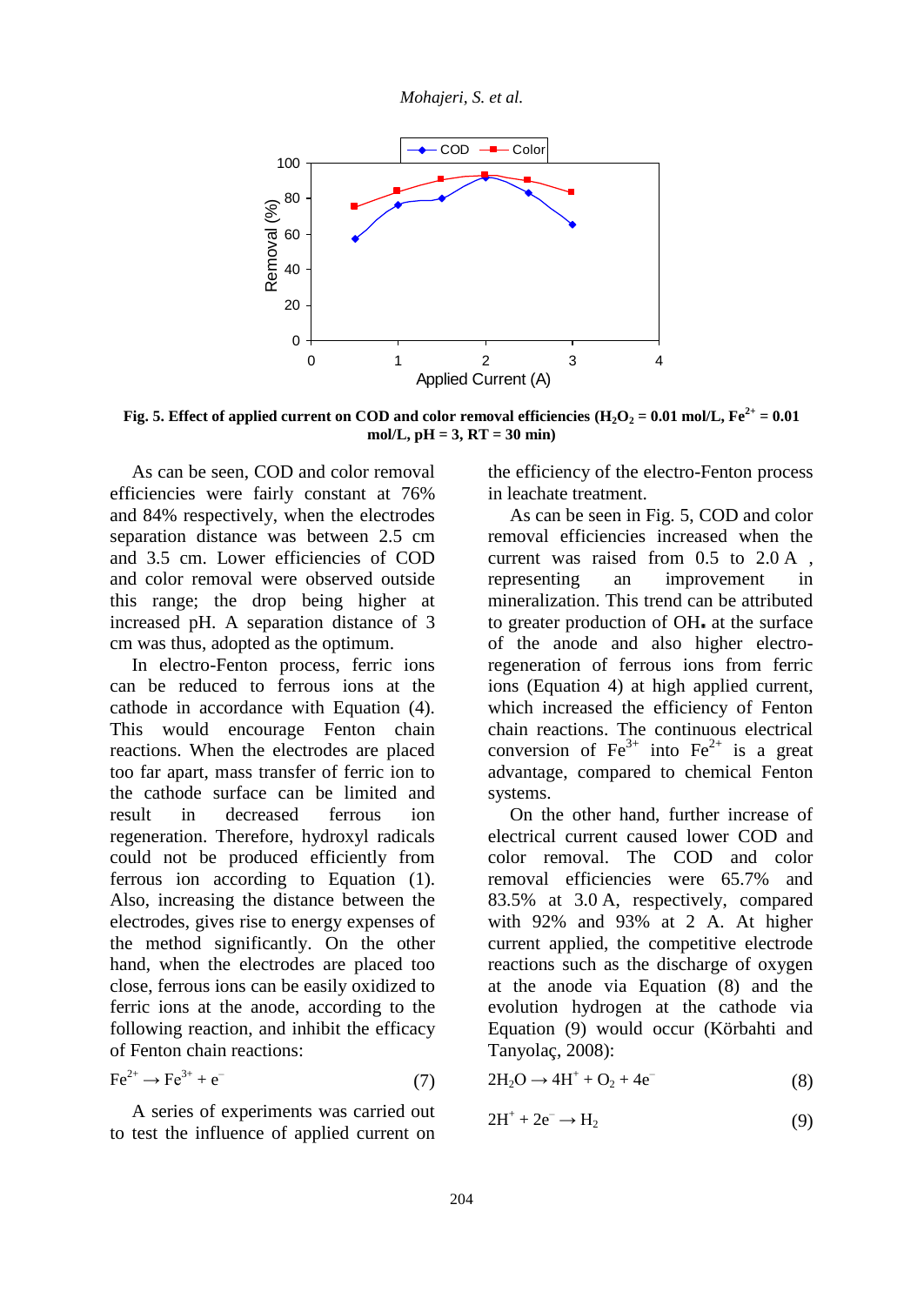

**Fig.** 6. Effect of molar ratio on the COD and color removal efficiencies ( $Fe^{2+} = 0.01$  mol/L,  $pH = 3$ , applied **current = 2 A, RT = 30 min)**

These can inhibit the main reactions such as Equations (2) and (4). When a low current was applied  $(I = 0.5 A)$  an inhibition effect of the degradation rate was observed; presumably because of the low concentration of oxidants produced. Thus, current density plays an important role in degradation and decolorization of leachate.

In Fenton process, iron and hydrogen peroxide are the two major chemicals that determine operational costs as well as treatment efficiency. In order to maximize the effectiveness of the process, it is highly important to determine the optimal operational  $H_2O_2/Fe^{2+}$  molar ratio. In order to find the optimum  $H_2O_2/Fe^{2+}$  molar ratio (mol/mol), COD and color removals were plotted against different  $H_2O_2/Fe^{2+}$  ratios tested for leachate treatment (Fig. 6).

The  $H_2O_2/Fe^{2+}$  molar ratio varied from 0.5 to 4 at a constant  $\text{Fe}^{2+}$  dose of 0.01 mol/L, with the maximum removals of COD and color being 92% and 93%, respectively at an  $H_2O_2/Fe^{2+}$  molar ratio of 1.

An increase in H<sub>2</sub>O<sub>2</sub>/ Fe<sup>2+</sup> molar ratio beyond 1 decreased the removal efficiency. This may be due to the fact that Fenton's reaction mechanisms would change and some side reactions would occur. It seems that excessive hydrogen peroxide has a scavenging effect on hydroxyl radicals (Equation 10) (Deng, 2007):

$$
H_2O_2 + OH_{\bullet} \rightarrow HO_{2^{\bullet}} + H_2O \tag{10}
$$

This reaction leads to the generation of hydroperoxyl radical, a species with much weaker oxidizing power, compared to hydroxyl radical (Lee and Shoda, 2008; Ting, 2009). Also an excess amount of hydrogen peroxide can cause the auto decomposition of  $H_2O_2$  to oxygen and water, and the recombination of OH. radicals, thereby decreasing the concentration of hydroxyl radicals and reducing pollutant elimination efficiency (Equations 11 and 12):

$$
2H_2O_2 \rightarrow 2H_2O + O_2 \tag{11}
$$

$$
\text{OH}_{\bullet} + \text{OH}_{\bullet} \rightarrow \text{H}_{2}\text{O}_{2} \tag{12}
$$

This phenomenon was also reported by Lodha and Chaudhari (2007), Bautista et al. (2007), and Ay et al. (2008). On the other hand, when the molar ratio was low (below 1 in this case), COD and color removals were decreased because of scavenging effect of excess Fe2+ (Equation 5). There was a competition between Fe2+ and organic compounds for hydroxyl radicals, resulting in reduced COD and color removal efficiencies (Zhang et al., 2005). In addition, the Fe3+ formed can react with H2O2 (Equation 3) to generate Fe2+ and hydroperoxyl radicals  $(HO2<sup>.)</sup>$  in solution. (Meric et al., 2004)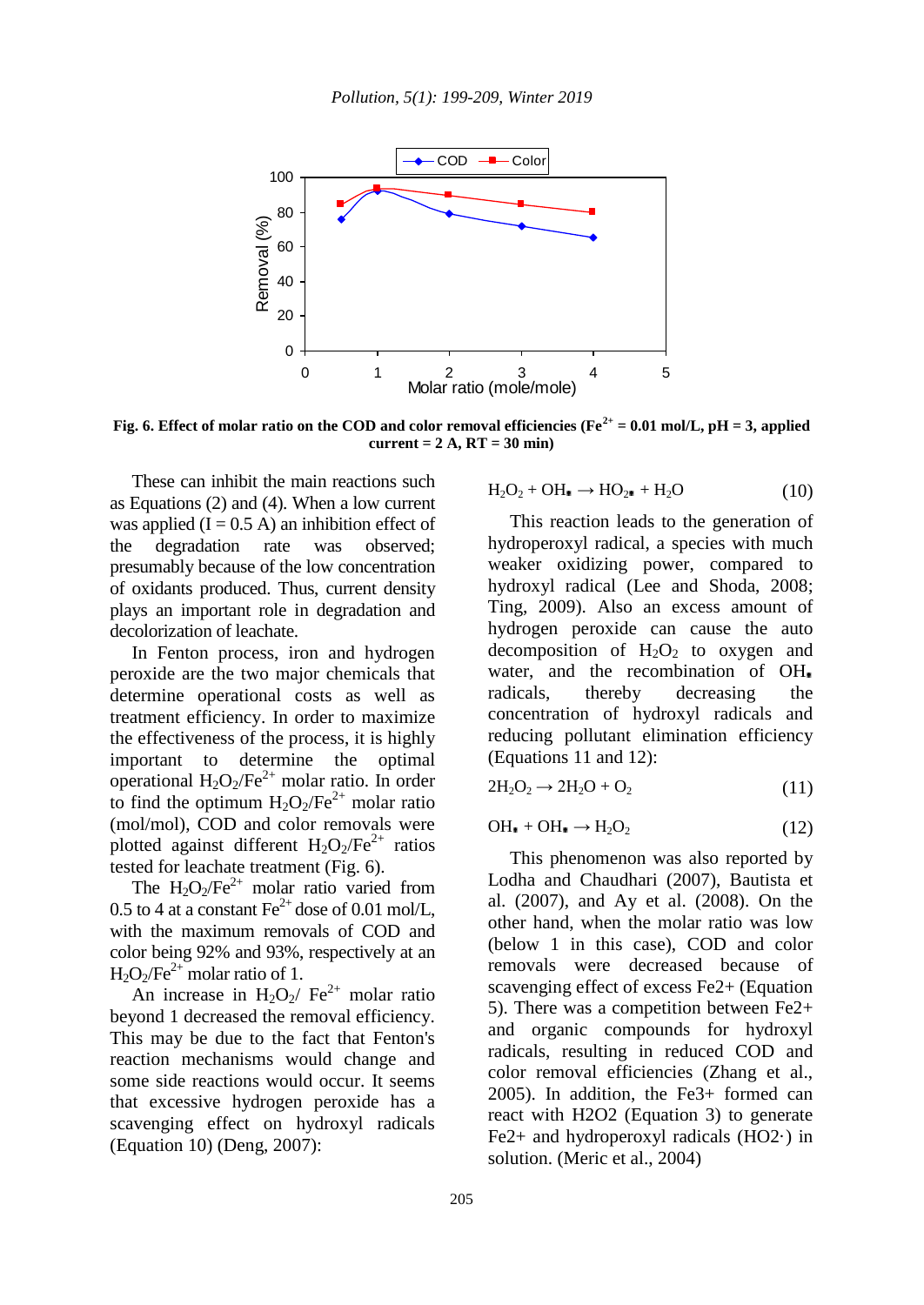The discrepancies in optimal ratios of H2O2 to Fe2+ reported in literature are attributed to variations in landfill leachate characteristics such as landfill age, nature of waste, and depth of fills.

The amount of Fenton's reagent, necessary for an effective treatment, must be determined. Maintaining a constant H2O2/Fe2+ ratio, the steady state concentration of hydroxyl radicals depends on the absolute amounts of H2O2 and Fe2+. Therefore, in order to assess the relationship between the treatment efficiencies and such amounts, a set of experiments was carried out by fixing the H2O2/Fe2+ molar ratio at 1 and treating the leachate with varying amounts of both reagents.



**Fig. 7.** Effect of varying dosages of  $H_2O_2$  and  $Fe^{2+}$ , at constant molar ratio  $(H_2O_2/Fe^{2+} = 1)$ , on COD and color removal ( $pH = 3$ ,  $RT = 30$  min, applied current  $I = 2$  A).

As can be seen in Fig.7, the COD and color removal efficiencies increased with increasing Fenton reagent concentration up to the optimum dosage  $(H_2O_2 = Fe^{2+} = 0.01$ mol/L). Thereafter, COD and color removals started to decrease. This is because the ultimate products of oxidation reactions were mainly composed of short chain organic acids that were difficult to be oxidized further (Lopez et al., 2004). The reduction in COD and color removal efficiencies beyond a critical concentration of Fenton reagents can be explained considering that the hydroxyl radical may be scavenged by the reaction with excess  $Fe<sup>2+</sup>$  and H<sub>2</sub>O<sub>2</sub> (Equations 5 and 10).

The results demonstrated that optimum oxidation efficiency was achieved when neither  $H_2O_2$  nor  $Fe^{2+}$  was overdosed, so that the maximum amount of OH<sub>\*</sub> radicals belonged to the oxidation of organic compounds. The highest COD and color

removals were 92% and 93% at 340 mg/L  $H_2O_2$  and 560 mg/L Fe<sup>2+</sup> respectively. Any further addition of hydrogen peroxide and ferrous ions only caused a progressive reduction in the degree of oxidation of the organic matter.

Current efficiency was used to indicate the overall oxidation efficiency, including the action of hydroxyl radicals and other oxidants (such as chlorine), produced in the electro-Fenton process. The average current efficiency (ACE) percentage was calculated based on COD values, using the following expression: (Mohajeri et al., 2010c; Montanaro and Petrucci, 2009).

$$
ACE = \frac{(COD_0 - COD_t)FV_s}{8It} \times 100 \quad (13)
$$

where  $\text{COD}_0$  (g  $\text{O}_2$ /L) donates the initial chemical oxygen demand,  $\text{COD}_t$  (g  $\text{O}_2$ /L) is the chemical oxygen demands at a given time *t* (s), *F* stands for the Faraday constant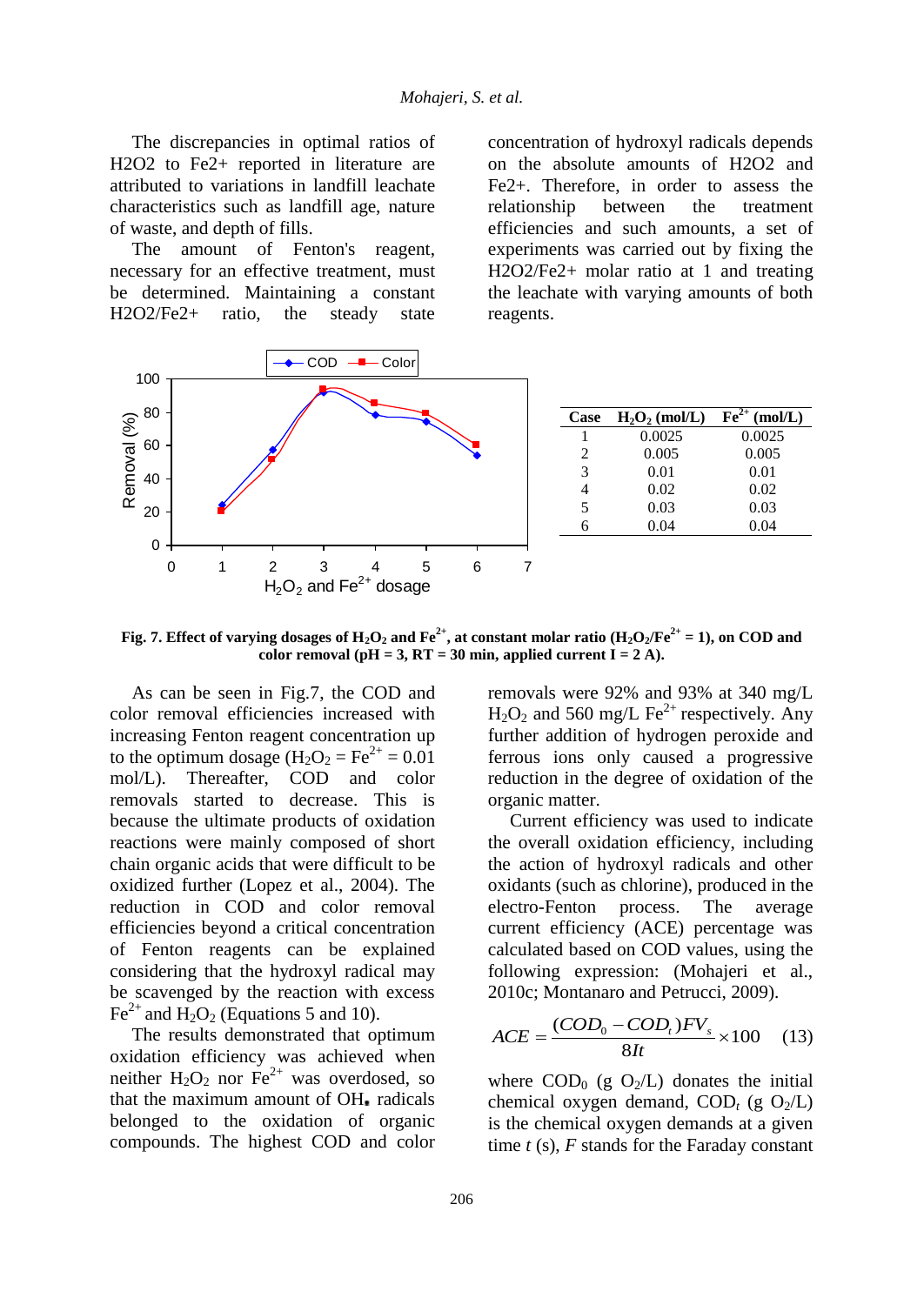(96487 C/mole), *V<sup>s</sup>* represents the volume of the solution (L), *I* stands for the current applied (A), and 8 is the oxygen equivalent mass (g/eq).

The highest ACE of 94% was observed for applied current of 0.5 A in 30 min experimentation. In general, an increase in current density would lead to the decrease in current efficiency (Chou et al., 1999). At an optimum operation condition of this study, i.e., applied current of 2 A, the current efficiency reduced to 38%.

The energy consumption for the removal of 1 kg of COD was calculated and expressed in kWh. The required electrical energy consumption  $(EE_c)$  per volume of leachate was calculated as kWh/m<sup>3</sup> according to (Brillas et al., 2009; El-Ashtoukhya et al., 2009), using Equation (14):

$$
EE_c = \frac{IVt}{V_s} \tag{14}
$$

where *I* is current (A); *V*, the voltage (V); *t*, the treatment time (h); and  $V_s$ , the solution volume (L).

In this study the operational parameters for the experiment including electrolysis current, cell voltage, and the reaction time in optimum condition turned out to be 2 A, 8V, and 30 min, respectively. The volume of the leachate treated was 0.5 L, therefore energy consumption were determined to be 16 kWh/m<sup>3</sup> for PBLS leachate.

As indicated in this study, electro-Fenton process is highly efficient in the treatment of mature leachate with low biodegradability. Moraes and Bertazzoli (2005) reported achieving 73% and 86% removal of COD and color, respectively, using oxide-coated titanium anode at a current density of 116.0 mA/cm<sup>2</sup> and 180 min reaction time. Kochany and Lipczynska-Kochany (2009) stated that 66% of COD was removed at  $pH = 3.5$  and 650 mg/L of  $H_2O_2$ . In another landfill leachate treatment study (Barnes et al., 2007), COD was lowered by 76%, using

Fenton oxidation at optimized conditions of H<sub>2</sub>O<sub>2</sub> dosage of 3500 mg/L, Fe<sup>2+</sup> dosage of 437.5 mg/L,  $pH = 4$ , a mass ratio of 8 for  $H_2O_2$ : Fe<sup>2+</sup> dosage, and reaction time of 30 minutes. Ilhan et al. (2008) also applied electrochemical oxidation and observed over 59% COD and 14% ammonia removals within 30 min reaction time for a current density of  $631 \text{ A/m}^2$ , using aluminum electrode.

### **CONCLUSIONS**

Electro-Fenton is a fast and easy technique to eliminate refractory organics from mature landfill leachate. This study showed an efficient mineralization of above 92% after only 30 min of treatment. The optimum COD and color removals of 92% and 93%, respectively, were obtained at initial pH of 3,  $H_2O_2/Fe^{2+}$  molar ratio of 1, initial  $H_2O_2$  and Fe<sup>2+</sup> concentrations of 340 and 560 mg/L respectively, constant DC current of 2 A, treatment duration of 30 min, and electrodes separation distance of 3 cm.

#### **REFERENCES**

Altin, A. (2008). An alternative type of photoelectro-Fenton process for the treatment of landfill leachate. Separa. Purificat. Technol., 61(3); 391-397.

Anglada, A., Urtiaga, A. and Ortiz, I. (2009). Pilot scale performance of the electro-oxidation of landfill leachate at boron-doped diamond anodes. Environ. Sci. Technol., 43, (6); 2035-2040.

APHA. (2017). Standard Methods for the Examination of water and Wastewater 21st Ed. American Public Health Association. Washington DC.

Ay, F., Catalkaya, E.C. and Kargi, F. (2008). A statistical experiment design approach for advanced oxidation of Direct Red azo-dye by photo-Fenton treatment. J. Hazard. Mater., 162, (1); 230-236.

Barnes, D., Li, X. and Chen, J. (2007). Determination of suitable pretreatment method for old-intermediate landfill leachate. Environ. Technol., 28, (2); 195-203.

Bautista, P., Mohedanoa, A.F., Gilarranza, M.A., Casasa, J.A. and Rodriguez, J.J. (2007). Application of Fenton oxidation to cosmetic wastewaters treatment. J. Hazard. Mater., 143, (1-2); 128-134.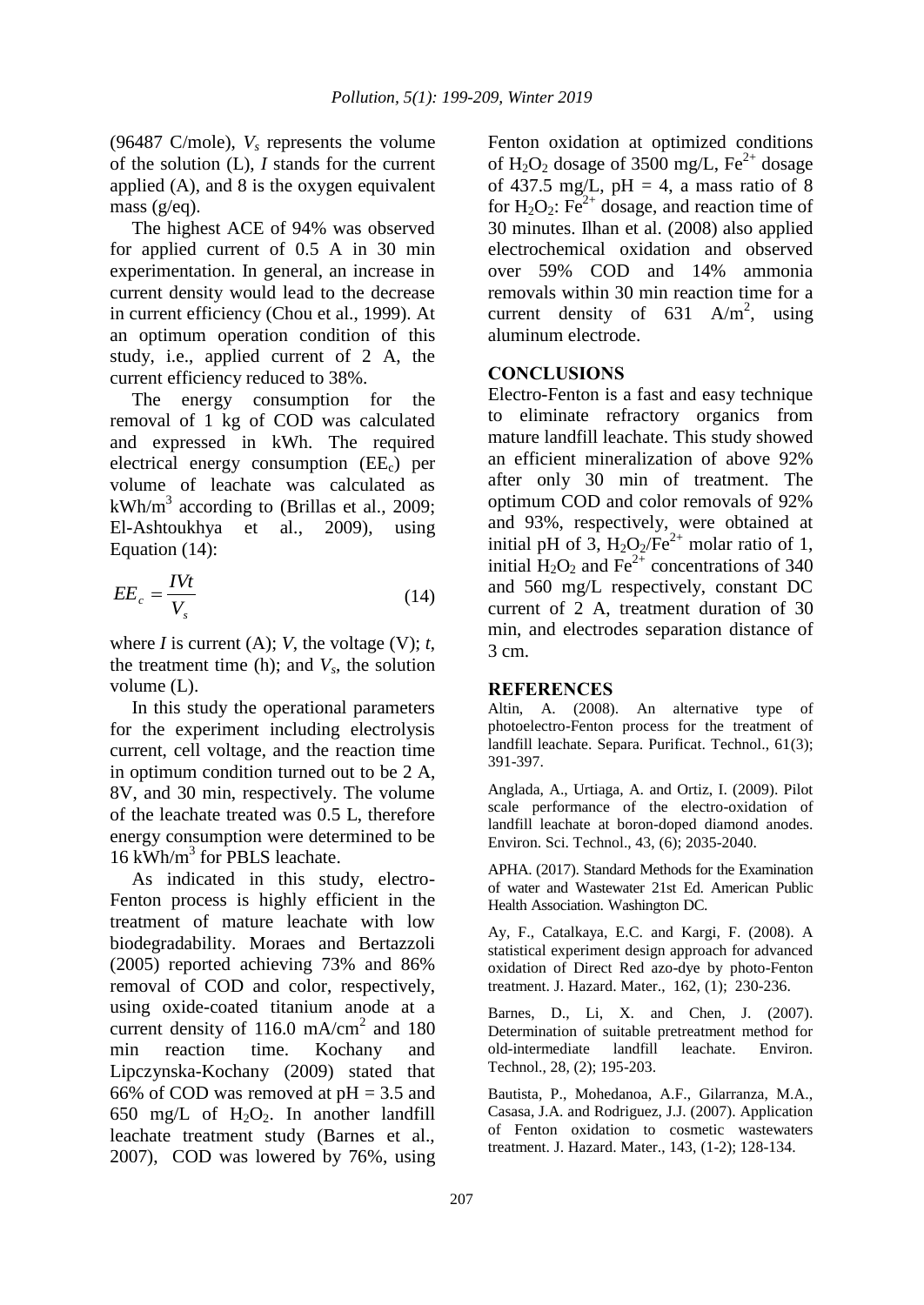Brillas, E., Sirés, I. and Oturan, M.A. (2009). Electro-fenton process and related electrochemical technologies based on fenton's reaction chemistry. Chem. Rev, 109, (12); 6570-6631.

Chou, S.S., Huang, Y.H., Lee, S.N., Huang, G.H. and Huang, C.P. (1999). Treatment of high strength hexamine-containing wastewater by electro-Fenton method. Water Res., 33, (3); 751–759.

De Morais, J. L. and Zamora, P. P. (2005). Use of advanced oxidation processes to improve the biodegradability of mature landfill leachates. J. Hazard. Mater., 123, (1-3); 181–186.

Deng, Y. (2007). Physical and oxidative removal of organics during Fenton treatment of mature municipal landfill leachate. J. Hazard. Mater., 146, (1-2); 334-340.

Ding, J., Wei, L., Huang, H., Zhao, Q., Hou, W., Kabutey, F. T., ... and Dionysiou, D. D. (2018). Tertiary treatment of landfill leachate by an integrated Electro-Oxidation/Electro-Coagulation/Electro-

Reduction process: Performance and mechanism. Journal of hazardous materials, 351, 90-97.

El-Ashtoukhya, E.-S.Z., Amina, N.K. and Abdelwahab, O. (2009). Treatment of paper mill effluents in a batch-stirred electrochemical tank reactor. Chem. Eng. J., 146, (2); 205-210.

Eren, z. and Acar, F. N. (2006). Effect of fenton's reagent on the degradability of CI reactive yellow 15. Colora. Technol., 122, (5); 259-263.

Guinea, E., Arias, C., Cabot, P.L., Garrido, J.A., Rodríguez, R.M., Centellas, F. and Brillas, E. (2008). Mineralization of salicylic acid in acidic aqueous medium by electrochemical advanced oxidation processes using platinum and borondoped diamond as anode and cathodically generated hydrogen peroxide. Water Res., 42, (1-2); 499-511.

Iglesias, O., Meijide, J., Bocos, E., Sanromán, M. Á., and Pazos, M. (2015). New approaches on heterogeneous electro-Fenton treatment of winery wastewater. Electrochimica Acta, 169, 134-141.

Ilhan, F., Kurt, U., Apaydin, O. and Gonullu, M.T. (2008). Treatment of leachate by electrocoagulation using aluminum and iron electrodes. J. Hazard. Mater., 154, (1-3); 381-389.

Kochany, J. and Lipczynska-Kochany, E. (2009). Utilization of landfill leachate parameters for pretreatment by Fenton reaction and struvite precipitation-A comparative study. J. Hazard. Mater., 166, (1); 248-254.

Körbahti, B.K. and Tanyolaç, A. (2008). Electrochemical treatment of simulated textile wastewater with industrial components and Levafix Blue CA reactive dye: Optimization through response surface methodology. J. Hazard. Mater., 151, (2-3); 422-431.

Kraft, A., Stadelmann, M. and Blaschke, M. (2003). Anodic oxidation with doped diamond electrodes: a new advanced oxidation process. J. Hazard. Mater., 103, (3); 247-261.

Li, H., Zhou, S., Sun, Y. and Lv, J. (2010). Application of response surface methodology to the advanced treatment of biologically stabilized landfill leachate using Fenton's reagent. Waste Manage., 30 , (11); 2122-2129.

Liu, H., Li, X.Z., Leng, Y.J. and Wang, C. (2007a). Kinetic modeling of electro-Fenton reaction in aqueous solution. Water Res., 41, (5); 1161-1167.

Liu, H., Wang, C., Li, X., Xuan, X., Jiang, C. and Cui, H.N. (2007b). A Novel Electro-Fenton Process for Water Treatment: Reaction-controlled pH Adjustment and Performance Assessment. Environ. Sci. Technol., 41, (8); 2937-2942.

Lodha, B. and Chaudhari, S. (2007). Optimization of Fenton-biological treatment scheme for the treatment of aqueous dye solutions. J. Hazard. Mater., 148, (1-2); 459-466.

Lopez, A., Pagano, M., Volpe, A. and Di Pinto, A.C. (2004). Fenton's pre-treatment of mature landfill leachate. Chemosphere, 54, (7); 1005–1010.

Meric, S., Kaptan, D. and Ölmez, T. (2004). Color and COD removal from wastewater containing Reactive Black 5 using Fenton's oxidation process. Chemosphere, 54, (3); 435–441.

Mohajeri, S., Aziz, H. A., Isa, M. H., Zahed, M. A., Mohajeri, L., Bashir, M. J. K. and Aziz, S. Q. (2011). Multiple responses analysis and modeling of Fenton process for treatment of high strength landfill leachate. Water Sci. Technol., 64, (8); 1652-1660.

Mohajeri, S., Aziz, H.A., Isa, M.H., Bashir, M.J.K., Mohajeri, L. and Adlan, M.N. (2010a). Influence of Fenton reagent oxidation on mineralization and decolorization of municipal landfill leachate. J. Environ. Sci. Health A, 45, (6); 692–698.

Mohajeri, S., Aziz, H.A., Isa, M.H., Zahed, M.A. and Adlan, Mohd.N. (2010b). Statistical optimization of process parameters for landfill leachate treatment using Electro-Fenton technique. J. Hazard. Mater., 176, (1-3); 749-758.

Mohajeri, S., Aziz, H.A., Isa, M.H., Zahed, M.A., Bashir, M.J.K. and Adlan, Mohd.N. (2010c). Application of the central composite design for condition optimization for semi aerobic landfill leachate treatment using Electrochemical Oxidation. Water Sci. Technol., 61, (5); 1257-1266.